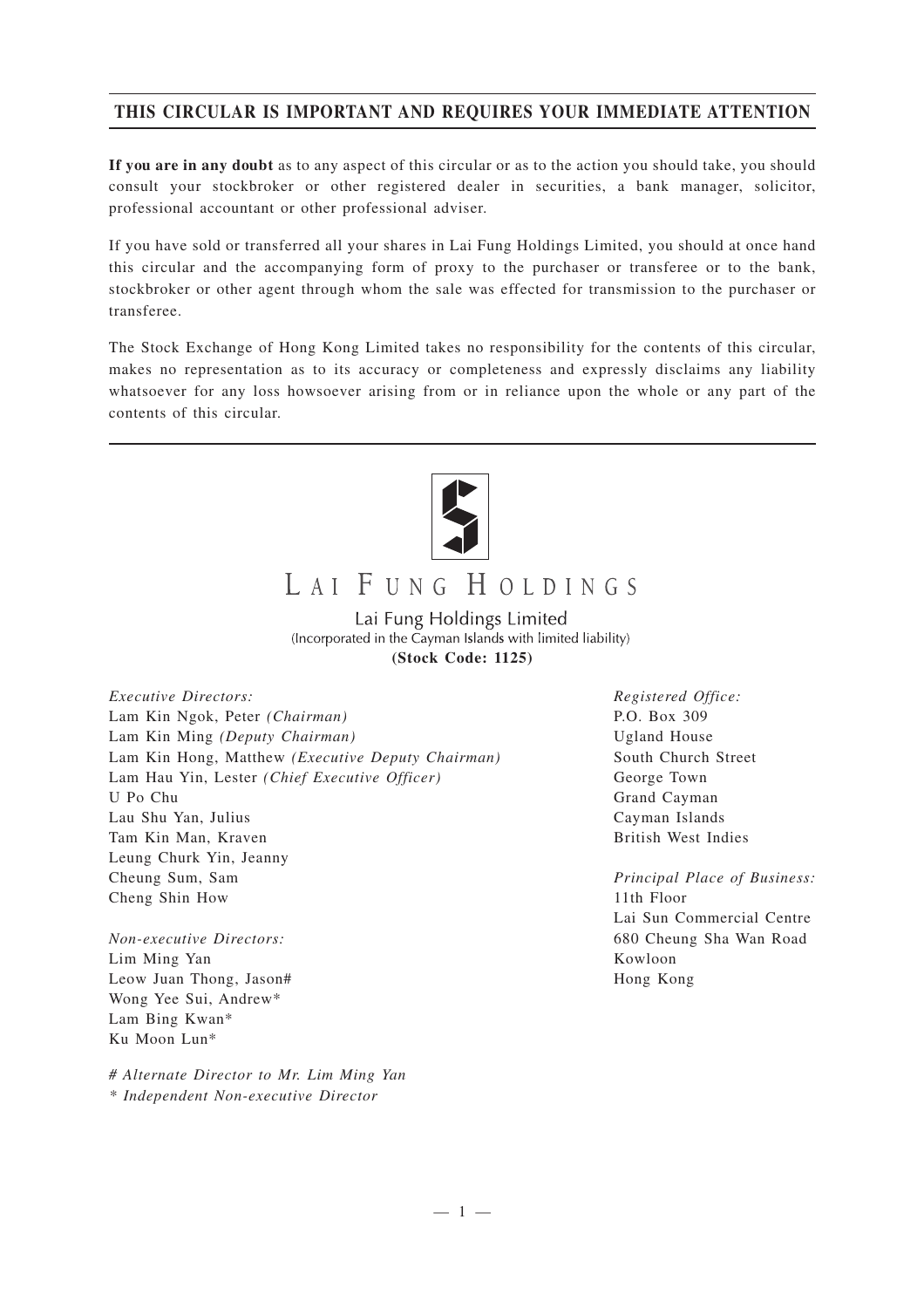*To the Shareholders*

Dear Sir or Madam,

# **PROPOSALS RELATING TO GENERAL MANDATES TO ISSUE SHARES AND TO REPURCHASE SHARES**

# **INTRODUCTION**

The Rules Governing the Listing of Securities (the "Listing Rules") on The Stock Exchange of Hong Kong Limited (the "Stock Exchange") contain provisions to regulate the repurchase by companies with primary listings on the Stock Exchange of their own shares on the Stock Exchange (the "Shares Buy Back Rules"). Any such repurchase must be approved by shareholders in advance by ordinary resolution.

The purpose of this circular is to provide you with an explanatory statement as required by the Listing Rules and the information relating to the ordinary resolutions to be proposed at the forthcoming Annual General Meeting of the Company to be held on Tuesday, 23 December 2008 to grant general mandates to the directors of the Company (the "Directors") to (i) exercise the powers of the Company to repurchase issued and fully-paid up shares of the Company; (ii) issue new shares; and (iii) increase the number of shares which the Directors may issue under the general mandate to issue new shares by the number of shares repurchased.

#### **GENERAL MANDATE TO REPURCHASE SHARES**

#### (i) **The Shares Buy Back Rules**

The Shares Buy Back Rules are summarised as follows:

#### (a) *Shareholders' Approval*

All proposed repurchases of shares on the Stock Exchange by a company with its primary listing on the Stock Exchange must be approved in advance by an ordinary resolution, either by way of a general mandate or by specific approval for particular transactions.

#### (b) *Source of Funds*

Repurchases must be funded out of funds which are legally available for the purpose in accordance with the company's constitutional documents and the laws of the jurisdiction in which the company is incorporated.

#### (c) *Maximum Number of Shares*

The shares proposed to be repurchased by a company must be fully-paid up. A maximum of 10% of the issued share capital of the company as at the date of the resolution authorising the repurchase may be repurchased on the Stock Exchange.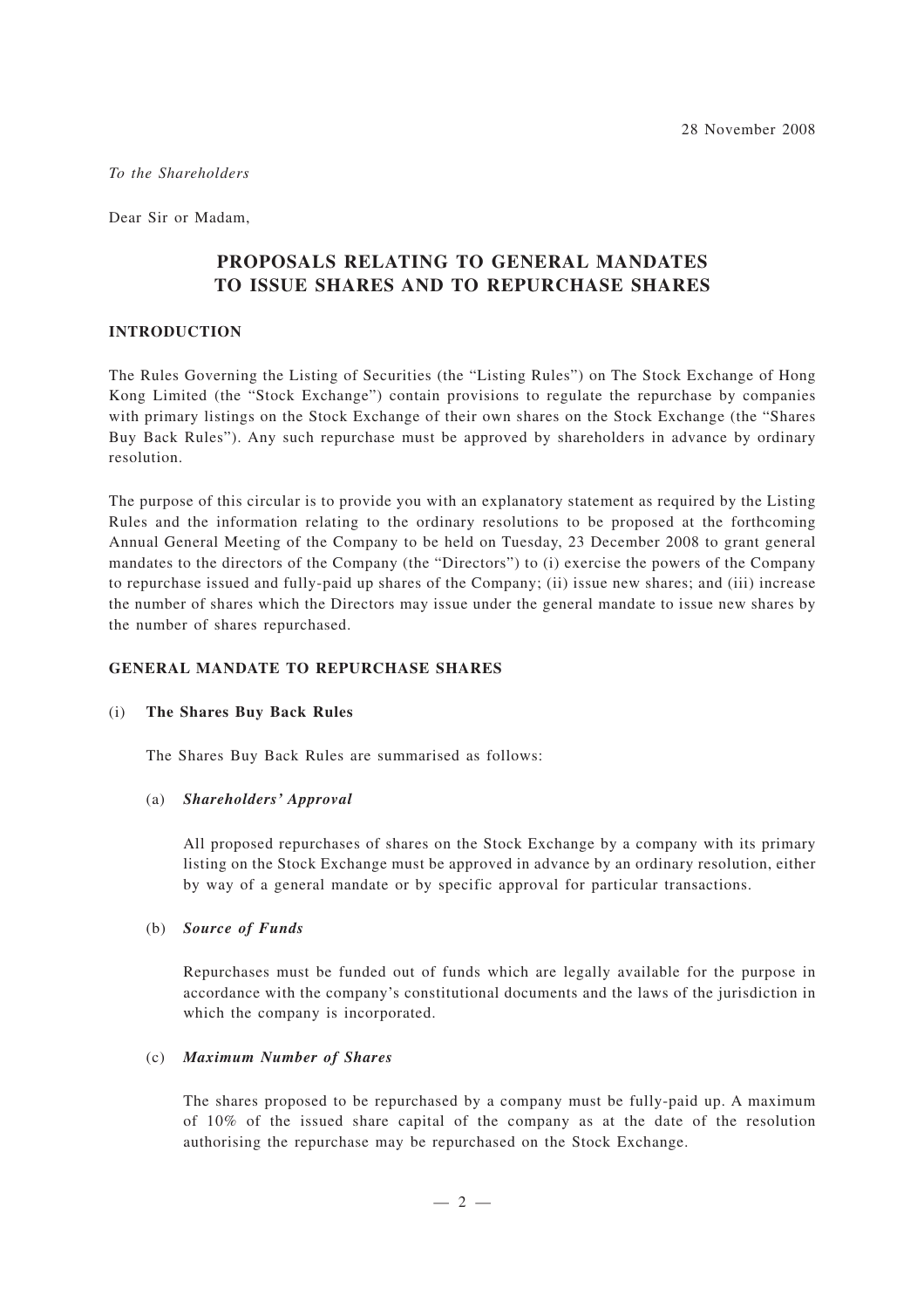#### (ii) **The Repurchase Proposal**

Ordinary resolution No. 5(A) to be proposed at the Annual General Meeting relates to the grant of a general mandate to the Directors to repurchase, on the Stock Exchange, issued and fully-paid up ordinary shares of HK\$0.10 each in the share capital of the Company (the "Shares") up to a maximum of 10% of the existing issued share capital of the Company as at the date of passing the said resolution (the "Repurchase Proposal").

#### (iii) **Reasons for Repurchases**

Although the Directors have no present intention of repurchasing any Shares, they believe that the flexibility afforded by the Repurchase Proposal would be beneficial to the Company and the shareholders of the Company (the "Shareholders"). Trading conditions on the Stock Exchange have sometimes been volatile in recent years. At any time in the future when the Shares are trading at a discount to their net asset value, the ability of the Company to repurchase Shares will be beneficial to those Shareholders who retain their investment in the Company since their percentage interest in the assets of the Company would increase in proportion to the number of Shares repurchased by the Company. Share repurchase will only be made when the Directors believe that such repurchase will benefit the Company and its Shareholders.

#### (iv) **Share Capital**

As at 24 November 2008, being the latest practicable date prior to the printing of this circular (the "Latest Practicable Date"), the issued and fully-paid up share capital of the Company comprised 8,047,956,478 Shares.

Subject to the passing of the ordinary resolution No. 5(A), the Company would be allowed under the Repurchase Proposal to repurchase Shares up to a maximum of 804,795,647 Shares on the basis that no further Shares are issued or repurchased prior to the date of the forthcoming Annual General Meeting.

#### (v) **Funding of Repurchases**

In repurchasing Shares, the Company may only apply funds legally available for such purpose in accordance with its memorandum and articles of association and the laws of the Cayman Islands.

The Directors propose that such repurchases of Shares would be appropriately financed by the Company's internal resources and/or available banking facilities. There might be material adverse impact on the working capital or gearing position of the Company (as compared with the position disclosed in the audited accounts contained in the Annual Report for the year ended 31 July 2008) in the event that the Repurchase Proposal was to be carried out in full at any time during the proposed repurchase period. However, the Directors do not propose to exercise the Repurchase Proposal to such an extent as would, in the circumstances, have a material adverse effect on the working capital requirements of the Company or the gearing levels which in the opinion of the Directors are from time to time appropriate for the Company.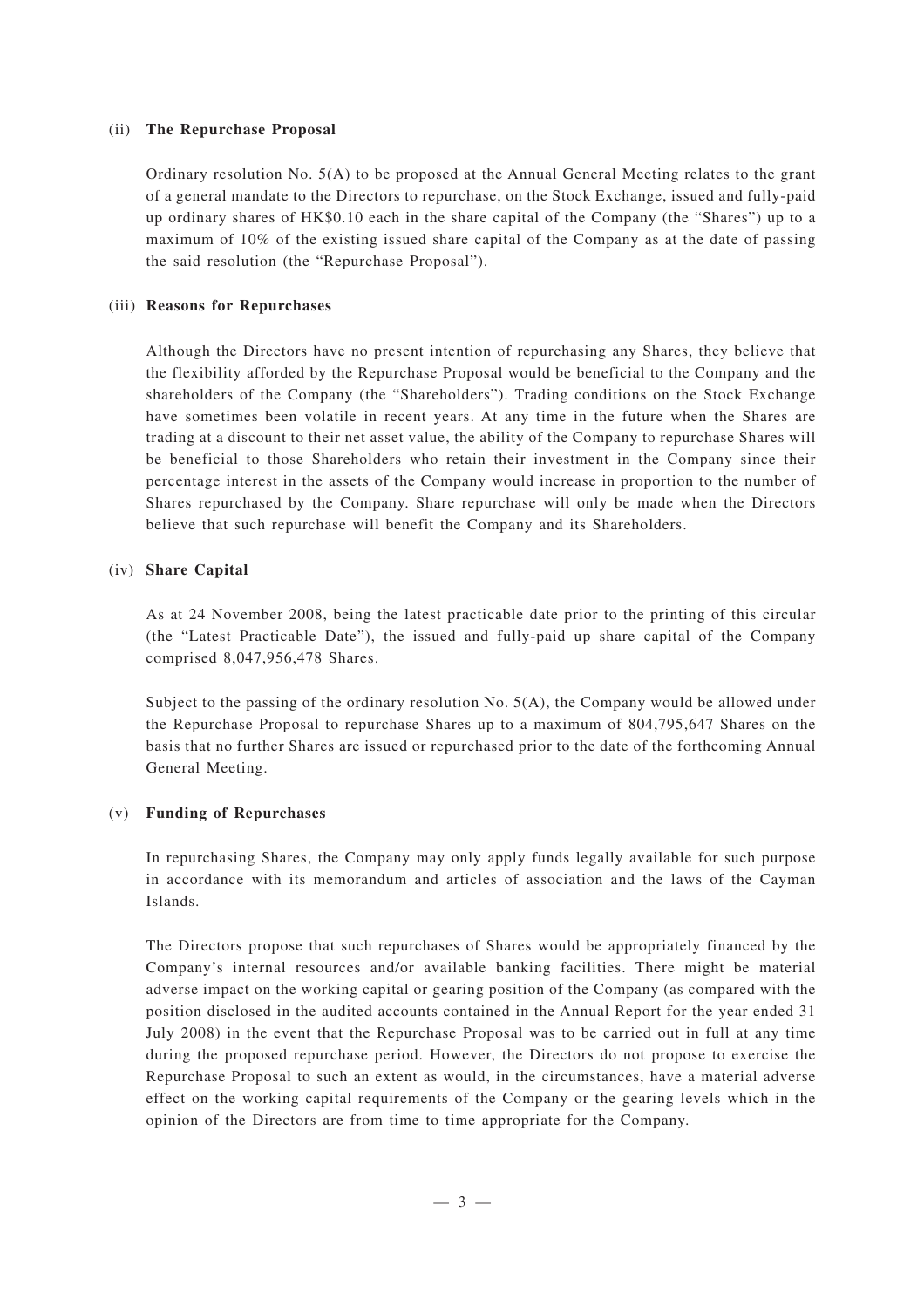#### (vi) **Market Prices**

The highest and lowest prices at which the Shares had been traded on the Stock Exchange during each of the previous twelve months prior to the Latest Practicable Date were as follows:

|                                   | <b>SHARES</b>  |        |
|-----------------------------------|----------------|--------|
|                                   | <b>Highest</b> | Lowest |
|                                   | HK\$           | HK\$   |
| 2007                              |                |        |
| November                          | 0.4550         | 0.3700 |
| December                          | 0.4250         | 0.3450 |
| 2008                              |                |        |
| January                           | 0.4100         | 0.3400 |
| February                          | 0.3650         | 0.2850 |
| March                             | 0.3000         | 0.2100 |
| April                             | 0.2900         | 0.2140 |
| May                               | 0.2750         | 0.2090 |
| June                              | 0.2250         | 0.1730 |
| July                              | 0.1780         | 0.1550 |
| August                            | 0.1850         | 0.1320 |
| September                         | 0.1580         | 0.0910 |
| October                           | 0.1100         | 0.0530 |
| November (up to 24 November 2008) | 0.0940         | 0.0450 |

The Directors have undertaken to the Stock Exchange to exercise the power of the Company to make purchases under the Repurchase Proposal in accordance with the Listing Rules and the laws of the Cayman Islands. If a shareholder's proportionate interest in the voting rights of the Company increases as a result of the Directors exercising the power to repurchase Shares pursuant to the Repurchase Proposal, such increase will be treated as an acquisition of voting rights for the purposes of Rule 32 of the Hong Kong Code on Takeovers and Mergers (the "Takeovers Code"). Accordingly, a Shareholder or group of Shareholders acting in concert could obtain or consolidate control of the Company and become obliged to make a mandatory offer in accordance with Rule 26 of the Takeovers Code. As at the Latest Practicable Date, the estate of the late Mr. Lim Por Yen ("Mr. Lim") held 115,156,000 Shares, Mr. Lau Shu Yan, Julius ("Mr. Lau") held 6,458,829 Shares, Lai Sun Garment (International) Limited ("LSG") and its wholly-owned subsidiary, Silver Glory Securities Limited ("SGS"), were interested respectively in 1,869,206,362 Shares and 1,396,481,675 Shares. The aforesaid shareholdings represent approximately 1.43%, 0.08%, 23.23% and 17.35% respectively, making a total of 42.09% of the existing issued share capital of the Company. Assuming the shareholdings of the estate of Mr. Lim, Mr. Lau, LSG and SGS in the Company remain unchanged, full exercise by the Company of the general mandate to repurchase the Shares as mentioned herein will increase the interest of the estate of Mr. Lim, Mr. Lau, LSG and SGS in the issued share capital of the Company to 1.59%, 0.09%, 25.81% and 19.28% respectively, making a total of 46.77%. The number of Shares beneficially owned by the public will be reduced to 53.23%. In accordance with the Takeovers Code, the estate of Mr. Lim, Mr. Lau, LSG and SGS will be presumed to be acting in concert. In the opinion of the Directors, such increase may give rise to an obligation to make a mandatory offer under Rules 26 and 32 of the Takeovers Code. The Directors have no present intention to exercise the power to repurchase shares pursuant to the Repurchase Proposal to such an extent as to result in takeover obligations.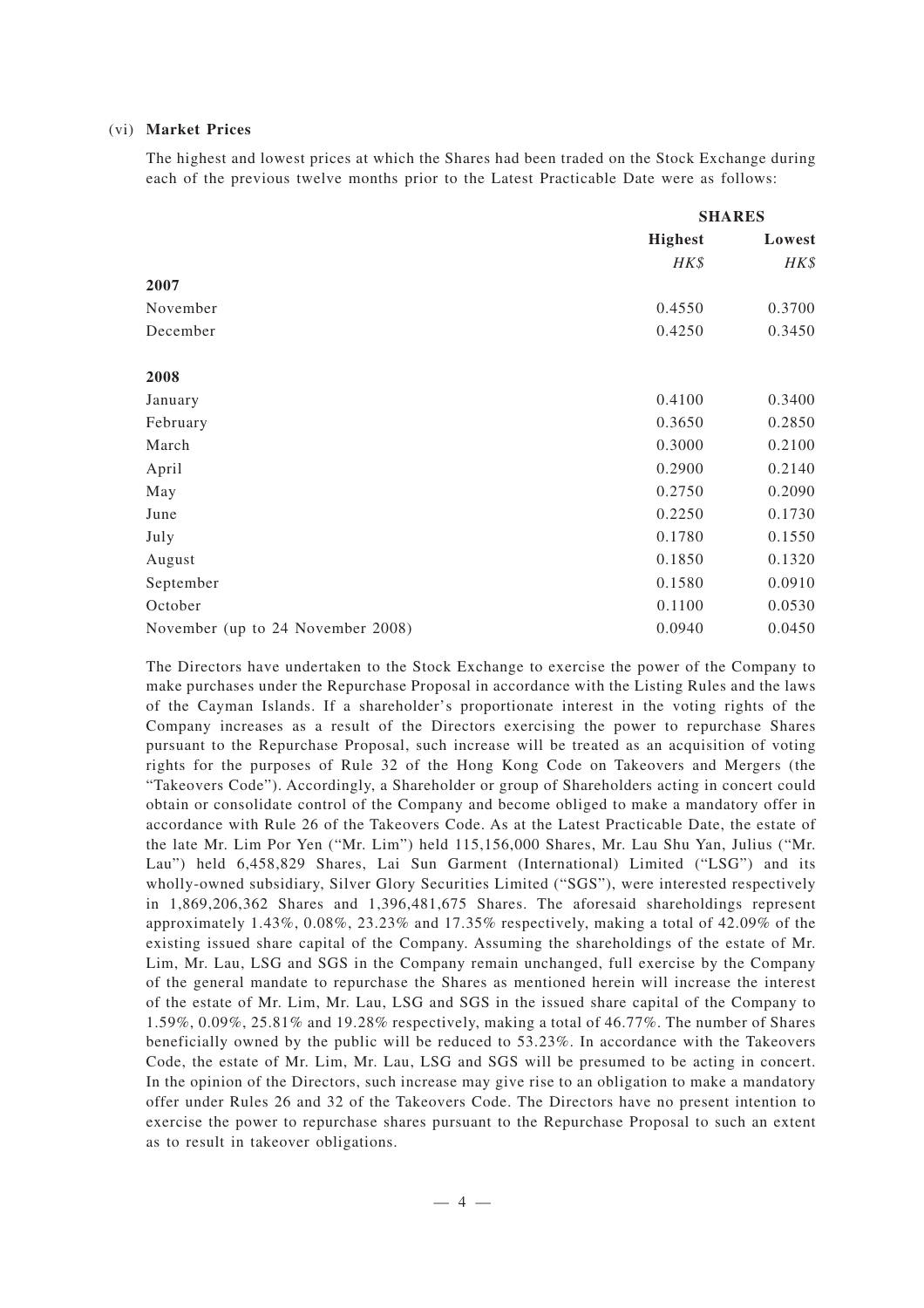None of the Directors, to the best of their knowledge having made all reasonable enquiries, nor any of their associates (as defined in the Listing Rules) presently intend to sell any Shares to the Company under the Repurchase Proposal in the event that the Repurchase Proposal is approved by the Shareholders.

The Company has not been notified by any connected persons (as defined in the Listing Rules) that they have any present intention to sell any Shares to the Company, or that they have undertaken not to sell any Shares held by them to the Company in the event that the Repurchase Proposal is approved by the Shareholders.

# (vii) **Share Purchases Made by the Company**

No purchase of the Shares has been made by the Company during the six months prior to the Latest Practicable Date (whether on the Stock Exchange or otherwise).

# **GENERAL MANDATE TO ISSUE SHARES**

Ordinary resolution No. 5(B) to be proposed at the Annual General Meeting relates to the granting of a general mandate to the Directors to issue new Shares up to a maximum of 20% of the existing issued share capital of the Company as at the date of passing the said resolution.

Ordinary resolution No. 5(C) relates to the extension of the general mandate to be granted to the Directors to issue new Shares during the Relevant Period (as defined in the ordinary resolution No. 5(A) of the Notice of Annual General Meeting of the Company contained in the Annual Report for 2007-2008) by adding to it the number of Shares repurchased by the Company under the Repurchase Proposal, if any.

### **RIGHT TO DEMAND A POLL**

Pursuant to Article 80 of the existing Articles of Association of the Company, a resolution put to the vote of a meeting shall be decided on a show of hands unless (before or on the declaration of the result of the show of hands or on the withdrawal of any other demand for a poll) a poll is duly demanded or is required by the Listing Rules or any other applicable laws. A poll may be demanded by:

- (i) the Chairman of the meeting; or
- (ii) at least three members present in person or by proxy and entitled to vote; or
- (iii) any member or members present in person or by proxy and representing in the aggregate not less than one-tenth of the total voting rights of all members having the right to attend and vote at the meeting; or
- (iv) any member or members present in person or by proxy and holding conferring a right to attend and vote at the meeting on which there have been paid up sums in the aggregate equal to not less than one-tenth of the total sum paid up on all shares conferring that right.

Unless a poll is so demanded and not withdrawn or is required by the Listing Rules or any other applicable laws, a declaration by the Chairman that a resolution has on a show of hands been carried, or carried unanimously, or by a particular majority, or lost, and an entry to that effect in the Company's book containing the minutes of proceedings of meetings of the Company shall be conclusive evidence of that fact without proof of the number or proportion of the votes recorded in favour of or against such resolution.